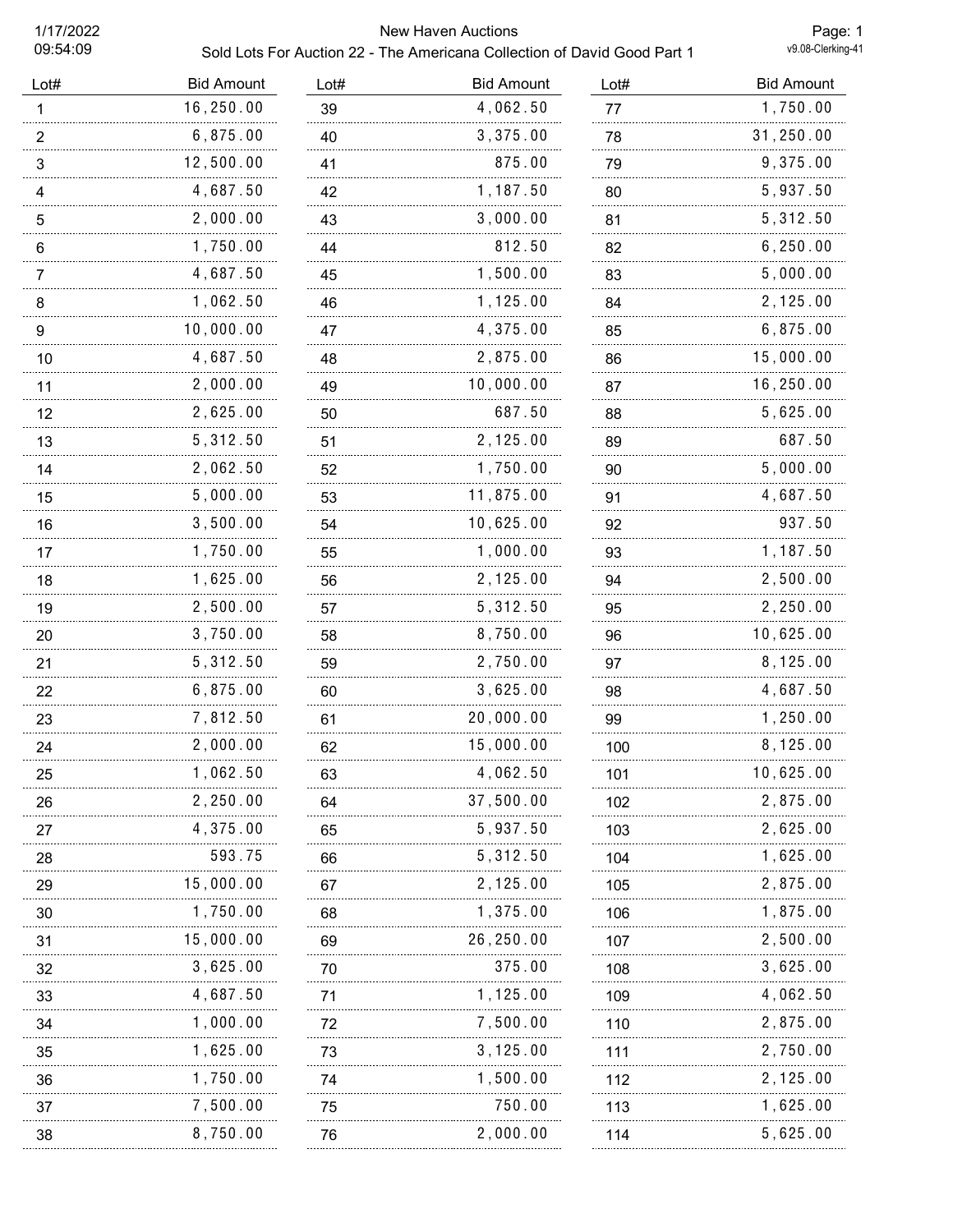09:54:09

## 1/17/2022 New Haven Auctions

Sold Lots For Auction 22 - The Americana Collection of David Good Part 1

Page: 2<br>v9.08-Clerking-41

| Lot# | <b>Bid Amount</b> | Lot# | <b>Bid Amount</b> | Lot# | <b>Bid Amount</b> |
|------|-------------------|------|-------------------|------|-------------------|
| 115  | 3, 125.00         | 153  | 1,187.50          | 191  | 20,000.00         |
| 116  | 9,375.00          | 154  | 8,125.00          | 192  | 8,125.00          |
| 117  | 1,250.00          | 155  | 27,500.00         | 193  | 8,750.00          |
| 118  | 1,875.00          | 156  | 4,062.50          | 194  | 5,937.50          |
| 119  | 4,062.50          | 157  | 3, 125.00         | 195  | 2,750.00          |
| 120  | 6,875.00          | 158  | 437.50            | 196  | 8,750.00          |
| 121  | 7,500.00          | 159  | 406.25            | 197  | 2,875.00          |
| 122  | 18,750.00         | 160  | 2,500.00          | 198  | 2,750.00          |
| 123  | 3, 125.00         | 161  | 8,750.00          | 199  | 10,000.00         |
| 124  | 2,500.00          | 162  | 5,312.50          | 200  | 6, 250.00         |
| 125  | 10,625.00         | 163  | 875.00            | 201  | 8,750.00          |
| 126  | 2,625.00          | 164  | 875.00            | 202  | 687.50            |
| 127  | 2,875.00          | 165  | 6,875.00          | 203  | 1,625.00          |
| 128  | 3,625.00          | 166  | 2,375.00          | 204  | 2,750.00          |
| 129  | 2,500.00          | 167  | 1,125.00          | 205  | 1,625.00          |
| 130  | 5,625.00          | 168  | 1,000.00          | 206  | 8,750.00          |
| 131  | 1,125.00          | 169  | 2,375.00          | 207  | 2,875.00          |
| 132  | 1,000.00          | 170  | 1,875.00          | 208  | 4,687.50          |
| 133  | 7,500.00          | 171  | 13,750.00         | 209  | 750.00            |
| 134  | 1,187.50          | 172  | 1,250.00          | 210  | 5,937.50          |
| 135  | 9,375.00          | 173  | 3,375.00          | 211  | 3,375.00          |
| 136  | 3, 125.00         | 174  | 1,875.00          | 212  | 8, 125.00         |
| 137  | 4,062.50          | 175  | 10,625.00         | 213  | 2,875.00          |
| 138  | 11,875.00         | 176  | 1,250.00          | 214  | 5,312.50          |
| 139  | 1,375.00          | 177  | 5,937.50          | 215  | 3,000.00          |
| 140  | 1,875.00          | 178  | 4,375.00          | 216  | 16,250.00         |
| 141  | 4,062.50          | 179  | 812.50            | 217  | 3, 250.00         |
| 142  | 9,687.50          | 180  | 1,250.00          | 218  | 10,000.00         |
| 143  | 2,000.00          | 181  | 3,000.00          | 219  | 2,375.00          |
| 144  | 3, 250.00         | 182  | 2,625.00          | 220  | 875.00            |
| 145  | 3,250.00          | 183  | 10,625.00         | 221  | 3,125.00          |
| 146  | 5,937.50          | 184  | 2,500.00          | 222  | 1,250.00          |
| 147  | 9,375.00          | 185  | 1,125.00          | 223  | 3,250.00          |
| 148  | 2,125.00          | 186  | 2,250.00          | 224  | 10,000.00         |
| 149  | 812.50            | 187  | 2,000.00          | 225  | 8,125.00          |
| 150  | 1,125.00          | 188  | 5,312.50          | 226  | 2,375.00          |
| 151  | 812.50            | 189  | 2,625.00          | 227  | 1,375.00          |
| 152  | 1,250.00          | 190  | 10,625.00         | 228  | 59,375.00         |
|      |                   |      |                   |      |                   |